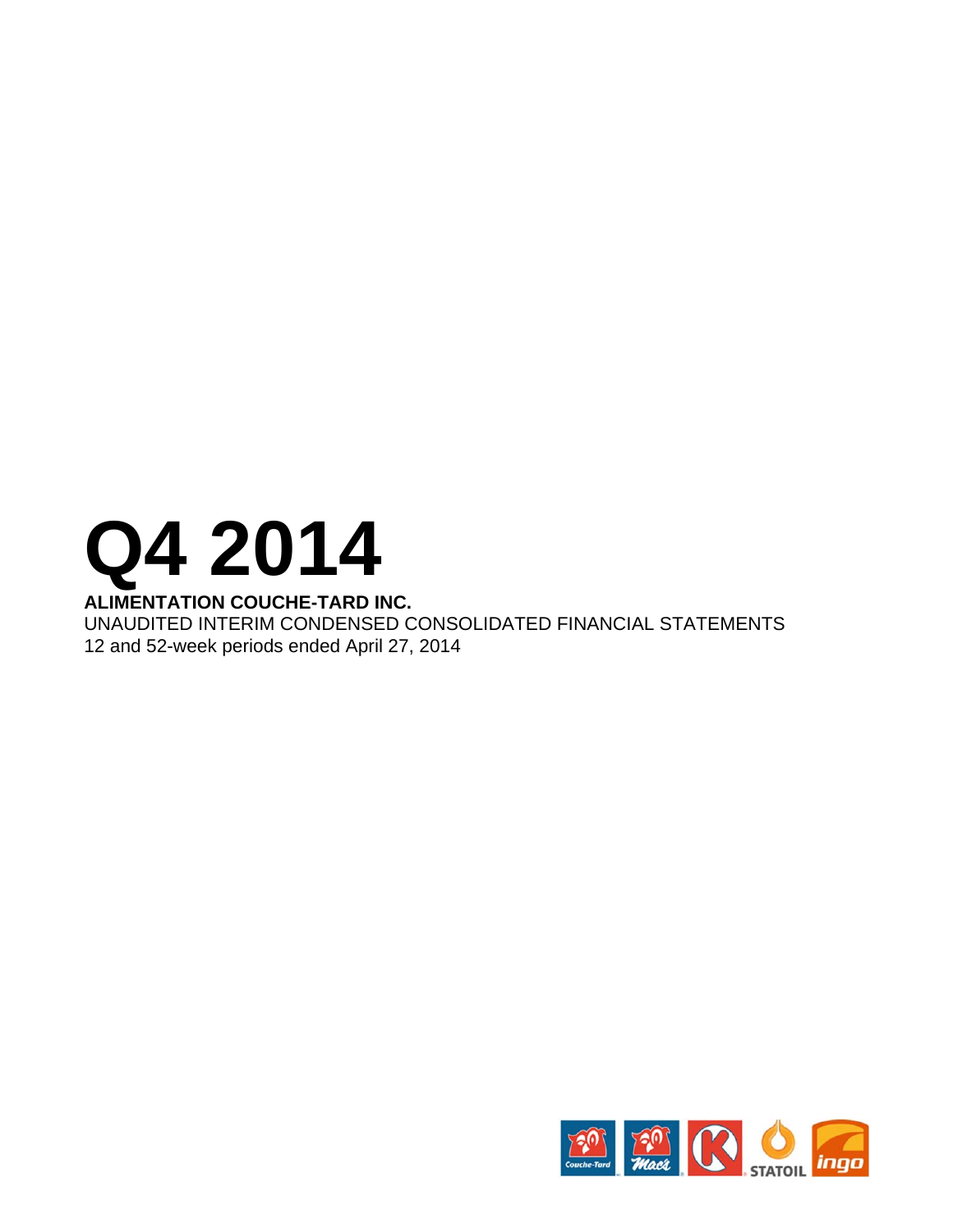# **CONSOLIDATED STATEMENTS OF EARNINGS**

(in millions of US dollars, except per share amounts, unaudited)

| April 27,<br>April 27,<br>April 28,<br>April 28,<br>For the periods ended<br>2014<br>2013<br>2014<br>2013<br>\$<br>\$<br>\$<br>\$<br>8,952.3<br>37,956.6<br><b>Revenues</b><br>8,776.0<br>35,543.4<br>7,834.2<br>Cost of sales<br>7,655.7<br>32,965.3<br>30,933.8<br>1,118.1<br>1,120.3<br>4,991.3<br>4,609.6<br><b>Gross profit</b><br>822.0<br>3,423.1<br>Operating, selling, administrative and general expenses<br>815.8<br>3,239.6<br>Negative goodwill<br>(0.2)<br>(2.8)<br>(48.4)<br>(4.4)<br>34.0<br>Restructuring costs<br>34.0<br>Curtailment gain on defined benefits pension plans obligation<br>(19.4)<br>(19.4)<br>(0.9)<br>Depreciation, amortization and impairment of property and<br>equipment, intangibles and other assets (Note 6)<br>142.0<br>138.1<br>583.2<br>521.1<br>963.8<br>965.7<br>3,957.0<br>3,770.9<br>154.3<br>154.6<br>838.7<br><b>Operating income</b><br>1,034.3<br>Share of earnings of joint ventures and associated companies<br>3.9<br>3.0<br>22.7<br>15.8<br>accounted for using the equity method<br>20.7<br>29.5<br>111.4<br>118.0<br><b>Financial expenses</b><br>(2.5)<br>(2.0)<br>(10.9)<br><b>Financial revenues</b><br>(9.9)<br>102.9<br>Loss on foreign exchange forward contracts<br>8.7<br>(6.8)<br>10.1<br>(3.2)<br>Foreign exchange loss (gain)<br>110.6<br>26.9<br>20.7<br>207.8<br><b>Net financial expenses</b><br>131.3<br>136.9<br>946.4<br>Earnings before income taxes<br>646.7<br>(13.8)<br>(9.5)<br>134.2<br>73.9<br>Income taxes<br>145.1<br>812.2<br>572.8<br>146.4<br><b>Net earnings</b><br>Net earnings attributable to:<br>Shareholders of the Corporation<br>144.8<br>146.4<br>811.2<br>572.8<br>1.0<br>0.3<br>Non-controlling interest (Note 5)<br>145.1<br>812.2<br>572.8<br>146.4<br><b>Net earnings</b><br>Net earnings per share (Note 7)<br>0.26<br>0.26<br>1.44<br>1.03<br>Basic<br>0.25<br>0.26<br>1.43<br>1.02<br><b>Diluted</b><br>Weighted average number of shares (in thousands)<br>565,720<br>562,572<br>564,511<br>555,083<br>Weighted average number of shares - diluted (in thousands)<br>568,478<br>568,140<br>560,567<br>567,421 |                                                              | 12 weeks |         | 52 weeks |         |  |
|--------------------------------------------------------------------------------------------------------------------------------------------------------------------------------------------------------------------------------------------------------------------------------------------------------------------------------------------------------------------------------------------------------------------------------------------------------------------------------------------------------------------------------------------------------------------------------------------------------------------------------------------------------------------------------------------------------------------------------------------------------------------------------------------------------------------------------------------------------------------------------------------------------------------------------------------------------------------------------------------------------------------------------------------------------------------------------------------------------------------------------------------------------------------------------------------------------------------------------------------------------------------------------------------------------------------------------------------------------------------------------------------------------------------------------------------------------------------------------------------------------------------------------------------------------------------------------------------------------------------------------------------------------------------------------------------------------------------------------------------------------------------------------------------------------------------------------------------------------------------------------------------------------------------------------------------------------------------------------------------------------------------------------------------------------------------------------------------------------------------------|--------------------------------------------------------------|----------|---------|----------|---------|--|
|                                                                                                                                                                                                                                                                                                                                                                                                                                                                                                                                                                                                                                                                                                                                                                                                                                                                                                                                                                                                                                                                                                                                                                                                                                                                                                                                                                                                                                                                                                                                                                                                                                                                                                                                                                                                                                                                                                                                                                                                                                                                                                                          |                                                              |          |         |          |         |  |
|                                                                                                                                                                                                                                                                                                                                                                                                                                                                                                                                                                                                                                                                                                                                                                                                                                                                                                                                                                                                                                                                                                                                                                                                                                                                                                                                                                                                                                                                                                                                                                                                                                                                                                                                                                                                                                                                                                                                                                                                                                                                                                                          |                                                              |          |         |          |         |  |
|                                                                                                                                                                                                                                                                                                                                                                                                                                                                                                                                                                                                                                                                                                                                                                                                                                                                                                                                                                                                                                                                                                                                                                                                                                                                                                                                                                                                                                                                                                                                                                                                                                                                                                                                                                                                                                                                                                                                                                                                                                                                                                                          |                                                              |          |         |          |         |  |
|                                                                                                                                                                                                                                                                                                                                                                                                                                                                                                                                                                                                                                                                                                                                                                                                                                                                                                                                                                                                                                                                                                                                                                                                                                                                                                                                                                                                                                                                                                                                                                                                                                                                                                                                                                                                                                                                                                                                                                                                                                                                                                                          |                                                              |          |         |          |         |  |
|                                                                                                                                                                                                                                                                                                                                                                                                                                                                                                                                                                                                                                                                                                                                                                                                                                                                                                                                                                                                                                                                                                                                                                                                                                                                                                                                                                                                                                                                                                                                                                                                                                                                                                                                                                                                                                                                                                                                                                                                                                                                                                                          |                                                              |          |         |          |         |  |
|                                                                                                                                                                                                                                                                                                                                                                                                                                                                                                                                                                                                                                                                                                                                                                                                                                                                                                                                                                                                                                                                                                                                                                                                                                                                                                                                                                                                                                                                                                                                                                                                                                                                                                                                                                                                                                                                                                                                                                                                                                                                                                                          |                                                              |          |         |          |         |  |
|                                                                                                                                                                                                                                                                                                                                                                                                                                                                                                                                                                                                                                                                                                                                                                                                                                                                                                                                                                                                                                                                                                                                                                                                                                                                                                                                                                                                                                                                                                                                                                                                                                                                                                                                                                                                                                                                                                                                                                                                                                                                                                                          |                                                              |          |         |          |         |  |
|                                                                                                                                                                                                                                                                                                                                                                                                                                                                                                                                                                                                                                                                                                                                                                                                                                                                                                                                                                                                                                                                                                                                                                                                                                                                                                                                                                                                                                                                                                                                                                                                                                                                                                                                                                                                                                                                                                                                                                                                                                                                                                                          |                                                              |          |         |          |         |  |
|                                                                                                                                                                                                                                                                                                                                                                                                                                                                                                                                                                                                                                                                                                                                                                                                                                                                                                                                                                                                                                                                                                                                                                                                                                                                                                                                                                                                                                                                                                                                                                                                                                                                                                                                                                                                                                                                                                                                                                                                                                                                                                                          |                                                              |          |         |          |         |  |
|                                                                                                                                                                                                                                                                                                                                                                                                                                                                                                                                                                                                                                                                                                                                                                                                                                                                                                                                                                                                                                                                                                                                                                                                                                                                                                                                                                                                                                                                                                                                                                                                                                                                                                                                                                                                                                                                                                                                                                                                                                                                                                                          |                                                              |          |         |          |         |  |
|                                                                                                                                                                                                                                                                                                                                                                                                                                                                                                                                                                                                                                                                                                                                                                                                                                                                                                                                                                                                                                                                                                                                                                                                                                                                                                                                                                                                                                                                                                                                                                                                                                                                                                                                                                                                                                                                                                                                                                                                                                                                                                                          |                                                              |          |         |          |         |  |
|                                                                                                                                                                                                                                                                                                                                                                                                                                                                                                                                                                                                                                                                                                                                                                                                                                                                                                                                                                                                                                                                                                                                                                                                                                                                                                                                                                                                                                                                                                                                                                                                                                                                                                                                                                                                                                                                                                                                                                                                                                                                                                                          |                                                              |          |         |          |         |  |
|                                                                                                                                                                                                                                                                                                                                                                                                                                                                                                                                                                                                                                                                                                                                                                                                                                                                                                                                                                                                                                                                                                                                                                                                                                                                                                                                                                                                                                                                                                                                                                                                                                                                                                                                                                                                                                                                                                                                                                                                                                                                                                                          |                                                              |          |         |          |         |  |
|                                                                                                                                                                                                                                                                                                                                                                                                                                                                                                                                                                                                                                                                                                                                                                                                                                                                                                                                                                                                                                                                                                                                                                                                                                                                                                                                                                                                                                                                                                                                                                                                                                                                                                                                                                                                                                                                                                                                                                                                                                                                                                                          |                                                              |          |         |          |         |  |
|                                                                                                                                                                                                                                                                                                                                                                                                                                                                                                                                                                                                                                                                                                                                                                                                                                                                                                                                                                                                                                                                                                                                                                                                                                                                                                                                                                                                                                                                                                                                                                                                                                                                                                                                                                                                                                                                                                                                                                                                                                                                                                                          |                                                              |          |         |          |         |  |
|                                                                                                                                                                                                                                                                                                                                                                                                                                                                                                                                                                                                                                                                                                                                                                                                                                                                                                                                                                                                                                                                                                                                                                                                                                                                                                                                                                                                                                                                                                                                                                                                                                                                                                                                                                                                                                                                                                                                                                                                                                                                                                                          |                                                              |          |         |          |         |  |
|                                                                                                                                                                                                                                                                                                                                                                                                                                                                                                                                                                                                                                                                                                                                                                                                                                                                                                                                                                                                                                                                                                                                                                                                                                                                                                                                                                                                                                                                                                                                                                                                                                                                                                                                                                                                                                                                                                                                                                                                                                                                                                                          |                                                              |          |         |          |         |  |
|                                                                                                                                                                                                                                                                                                                                                                                                                                                                                                                                                                                                                                                                                                                                                                                                                                                                                                                                                                                                                                                                                                                                                                                                                                                                                                                                                                                                                                                                                                                                                                                                                                                                                                                                                                                                                                                                                                                                                                                                                                                                                                                          |                                                              |          |         |          |         |  |
|                                                                                                                                                                                                                                                                                                                                                                                                                                                                                                                                                                                                                                                                                                                                                                                                                                                                                                                                                                                                                                                                                                                                                                                                                                                                                                                                                                                                                                                                                                                                                                                                                                                                                                                                                                                                                                                                                                                                                                                                                                                                                                                          |                                                              |          |         |          |         |  |
|                                                                                                                                                                                                                                                                                                                                                                                                                                                                                                                                                                                                                                                                                                                                                                                                                                                                                                                                                                                                                                                                                                                                                                                                                                                                                                                                                                                                                                                                                                                                                                                                                                                                                                                                                                                                                                                                                                                                                                                                                                                                                                                          |                                                              |          |         |          |         |  |
|                                                                                                                                                                                                                                                                                                                                                                                                                                                                                                                                                                                                                                                                                                                                                                                                                                                                                                                                                                                                                                                                                                                                                                                                                                                                                                                                                                                                                                                                                                                                                                                                                                                                                                                                                                                                                                                                                                                                                                                                                                                                                                                          |                                                              |          |         |          |         |  |
|                                                                                                                                                                                                                                                                                                                                                                                                                                                                                                                                                                                                                                                                                                                                                                                                                                                                                                                                                                                                                                                                                                                                                                                                                                                                                                                                                                                                                                                                                                                                                                                                                                                                                                                                                                                                                                                                                                                                                                                                                                                                                                                          |                                                              |          |         |          |         |  |
|                                                                                                                                                                                                                                                                                                                                                                                                                                                                                                                                                                                                                                                                                                                                                                                                                                                                                                                                                                                                                                                                                                                                                                                                                                                                                                                                                                                                                                                                                                                                                                                                                                                                                                                                                                                                                                                                                                                                                                                                                                                                                                                          |                                                              |          |         |          |         |  |
|                                                                                                                                                                                                                                                                                                                                                                                                                                                                                                                                                                                                                                                                                                                                                                                                                                                                                                                                                                                                                                                                                                                                                                                                                                                                                                                                                                                                                                                                                                                                                                                                                                                                                                                                                                                                                                                                                                                                                                                                                                                                                                                          |                                                              |          |         |          |         |  |
|                                                                                                                                                                                                                                                                                                                                                                                                                                                                                                                                                                                                                                                                                                                                                                                                                                                                                                                                                                                                                                                                                                                                                                                                                                                                                                                                                                                                                                                                                                                                                                                                                                                                                                                                                                                                                                                                                                                                                                                                                                                                                                                          |                                                              |          |         |          |         |  |
|                                                                                                                                                                                                                                                                                                                                                                                                                                                                                                                                                                                                                                                                                                                                                                                                                                                                                                                                                                                                                                                                                                                                                                                                                                                                                                                                                                                                                                                                                                                                                                                                                                                                                                                                                                                                                                                                                                                                                                                                                                                                                                                          |                                                              |          |         |          |         |  |
|                                                                                                                                                                                                                                                                                                                                                                                                                                                                                                                                                                                                                                                                                                                                                                                                                                                                                                                                                                                                                                                                                                                                                                                                                                                                                                                                                                                                                                                                                                                                                                                                                                                                                                                                                                                                                                                                                                                                                                                                                                                                                                                          |                                                              |          |         |          |         |  |
|                                                                                                                                                                                                                                                                                                                                                                                                                                                                                                                                                                                                                                                                                                                                                                                                                                                                                                                                                                                                                                                                                                                                                                                                                                                                                                                                                                                                                                                                                                                                                                                                                                                                                                                                                                                                                                                                                                                                                                                                                                                                                                                          |                                                              |          |         |          |         |  |
|                                                                                                                                                                                                                                                                                                                                                                                                                                                                                                                                                                                                                                                                                                                                                                                                                                                                                                                                                                                                                                                                                                                                                                                                                                                                                                                                                                                                                                                                                                                                                                                                                                                                                                                                                                                                                                                                                                                                                                                                                                                                                                                          |                                                              |          |         |          |         |  |
|                                                                                                                                                                                                                                                                                                                                                                                                                                                                                                                                                                                                                                                                                                                                                                                                                                                                                                                                                                                                                                                                                                                                                                                                                                                                                                                                                                                                                                                                                                                                                                                                                                                                                                                                                                                                                                                                                                                                                                                                                                                                                                                          |                                                              |          |         |          |         |  |
|                                                                                                                                                                                                                                                                                                                                                                                                                                                                                                                                                                                                                                                                                                                                                                                                                                                                                                                                                                                                                                                                                                                                                                                                                                                                                                                                                                                                                                                                                                                                                                                                                                                                                                                                                                                                                                                                                                                                                                                                                                                                                                                          |                                                              |          |         |          |         |  |
|                                                                                                                                                                                                                                                                                                                                                                                                                                                                                                                                                                                                                                                                                                                                                                                                                                                                                                                                                                                                                                                                                                                                                                                                                                                                                                                                                                                                                                                                                                                                                                                                                                                                                                                                                                                                                                                                                                                                                                                                                                                                                                                          |                                                              |          |         |          |         |  |
|                                                                                                                                                                                                                                                                                                                                                                                                                                                                                                                                                                                                                                                                                                                                                                                                                                                                                                                                                                                                                                                                                                                                                                                                                                                                                                                                                                                                                                                                                                                                                                                                                                                                                                                                                                                                                                                                                                                                                                                                                                                                                                                          |                                                              |          |         |          |         |  |
|                                                                                                                                                                                                                                                                                                                                                                                                                                                                                                                                                                                                                                                                                                                                                                                                                                                                                                                                                                                                                                                                                                                                                                                                                                                                                                                                                                                                                                                                                                                                                                                                                                                                                                                                                                                                                                                                                                                                                                                                                                                                                                                          |                                                              |          |         |          |         |  |
|                                                                                                                                                                                                                                                                                                                                                                                                                                                                                                                                                                                                                                                                                                                                                                                                                                                                                                                                                                                                                                                                                                                                                                                                                                                                                                                                                                                                                                                                                                                                                                                                                                                                                                                                                                                                                                                                                                                                                                                                                                                                                                                          | Number of shares outstanding at end of period (in thousands) | 565,748  | 562,708 | 565,748  | 562,708 |  |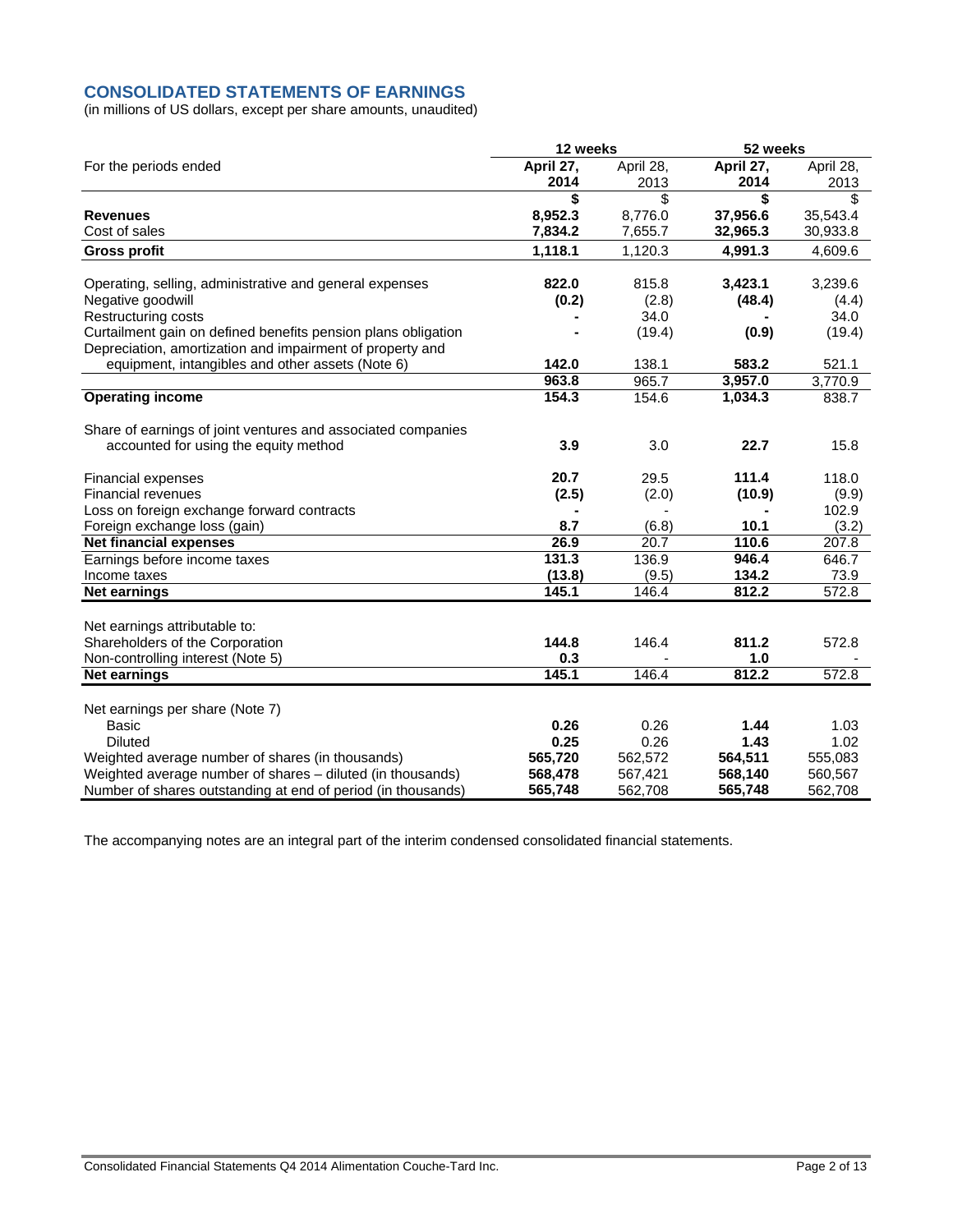# **CONSOLIDATED STATEMENTS OF COMPREHENSIVE INCOME**

(in millions of US dollars, unaudited)

|                                                                           | 12 weeks          |                   | 52 weeks          |                   |  |
|---------------------------------------------------------------------------|-------------------|-------------------|-------------------|-------------------|--|
| For the periods ended                                                     | April 27,<br>2014 | April 28,<br>2013 | April 27,<br>2014 | April 28,<br>2013 |  |
|                                                                           | \$                | \$                | \$                | \$                |  |
| <b>Net earnings</b>                                                       | 144.1             | 146.4             | 811.2             | 572.8             |  |
| Other comprehensive income                                                |                   |                   |                   |                   |  |
| Items that may be reclassified subsequently to earnings                   |                   |                   |                   |                   |  |
| <b>Translation adjustments</b>                                            |                   |                   |                   |                   |  |
| Changes in cumulative translation adjustments <sup>(1)</sup>              | 99.5              | (102.7)           | 42.4              | 183.3             |  |
| Change in fair value of financial instruments designated as               |                   |                   |                   |                   |  |
| a hedge of the Corporation's net investment in its U.S.                   |                   |                   |                   |                   |  |
| operations <sup>(2)</sup>                                                 | 9.3               | (10.2)            | (45.7)            | (16.9)            |  |
| Net interest on financial instruments designated as a hedge               |                   |                   |                   |                   |  |
| of the Corporation's net investment in its U.S. operations <sup>(3)</sup> | 0.6               | 1.8               | 2.6               | 1.8               |  |
| <b>Cash flow hedges</b>                                                   |                   |                   |                   |                   |  |
| Change in fair value of financial instruments <sup>(4)</sup>              | (3.9)             | 3.9               | 2.8               | 7.6               |  |
| Loss (gain) realized on financial instruments reclassified to             |                   |                   |                   |                   |  |
| earnings <sup>(5)</sup>                                                   | 4.4               | (3.3)             | (1.1)             | (7.8)             |  |
| Items that will never be reclassified to earnings                         |                   |                   |                   |                   |  |
| Net actuarial (loss) gain <sup>(6)</sup>                                  | (2.7)             | (26.8)            | 0.1               | 1.0               |  |
| Other comprehensive income (loss)                                         | 107.2             | (137.3)           | 1.1               | 169.0             |  |
| <b>Comprehensive income</b>                                               | 251.3             | 9.1               | 812.3             | 741.8             |  |
|                                                                           |                   |                   |                   |                   |  |
| Comprehensive income attributable to:                                     |                   |                   |                   |                   |  |
| Shareholders of the Corporation                                           | 251.0             | 9.1               | 811.3             | 749.7             |  |
| Non-controlling interest                                                  | 0.3               |                   | 1.0               | (7.9)             |  |
| <b>Comprehensive income</b>                                               | 251.3             | 9.1               | 812.3             | 741.8             |  |

(1) For the 52-week period ended April 28, 2013, this amount includes a gain of \$20.7, net of income taxes of \$3.2. This gain arises from the translation of the US dollar denominated long-term debt which was previously designated as a foreign exchange hedge of the Corporation's net investment in its U.S. operations.

(2) For the 12 and 52-week periods ended April 27, 2014, these amounts are net of income taxes of \$1.3 and \$7.8, respectively. For the 12 and 52-week periods ended April 28, 2013, these amounts are net of income taxes of \$2.0 and \$3.5, respectively.

(3) For the 12 and 52-week periods ended April 27, 2014, these amounts are net of income taxes of \$0.2 and \$0.9, respectively. For the 12 and 52-week periods ended April 28, 2013, these amounts are net of income taxes of \$0.8.

(4) For the 12 and 52-week periods ended April 27, 2014, these amounts are net of income taxes of \$1.4 and \$1.0, respectively. For the 12 and 52-week periods ended April 28, 2013, these amounts are net of income taxes of \$1.8 and \$2.6, respectively.

(5) For the 12 and 52-week periods ended April 27, 2014, these amounts are net of income taxes of \$1.6 and \$0.4, respectively. For the 12 and 52-week periods ended April 28, 2013, these amounts are net of income taxes of \$1.8 and \$2.8, respectively.

(6) For the 12 and 52-week periods ended April 27, 2014, these amounts are net of income taxes of \$0.7 and \$0.2, respectively. For the 12 and 52-week periods ended April 28, 2013, these amounts are net of income taxes of \$10.5 and \$0.3, respectively.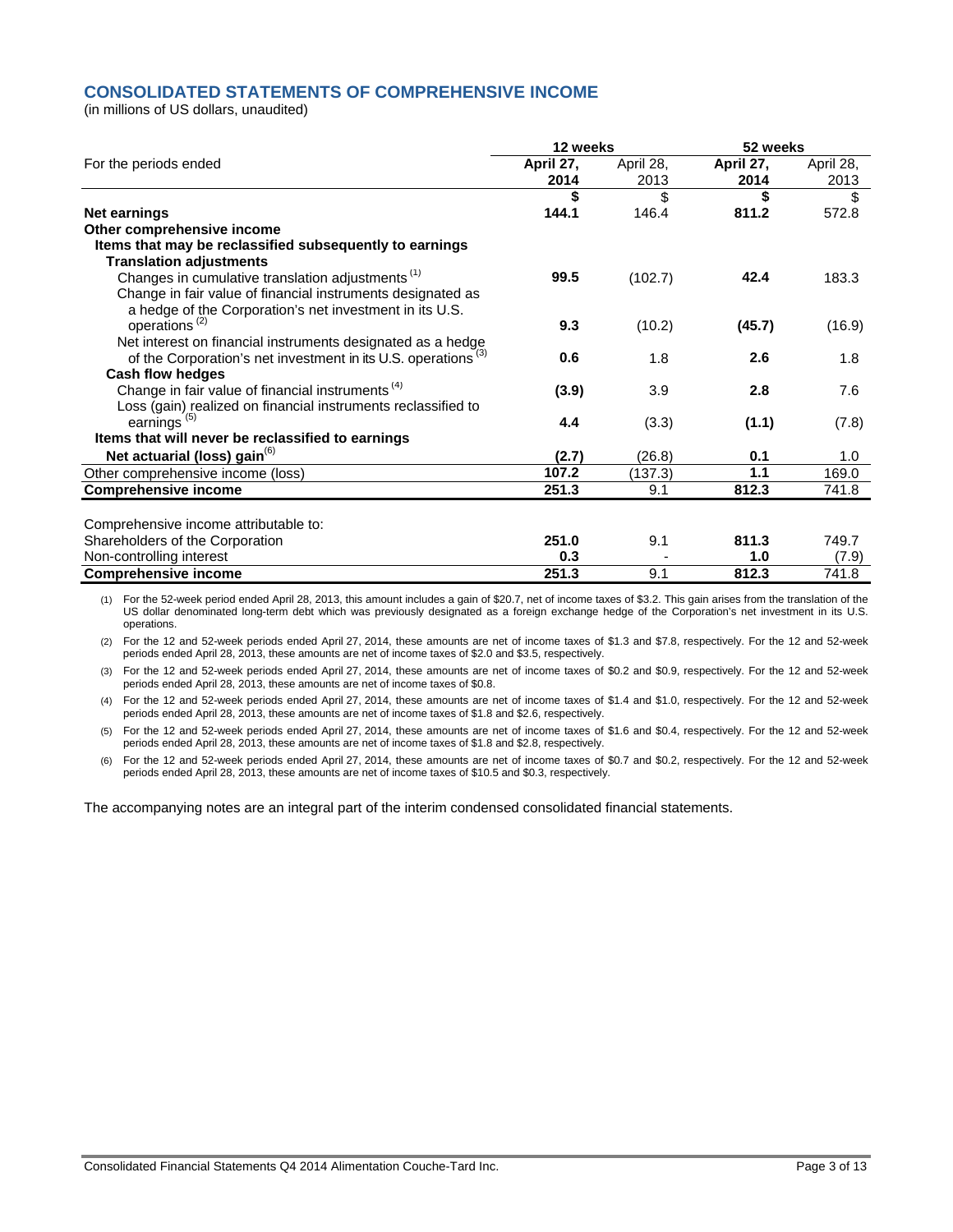# **CONSOLIDATED STATEMENTS OF CHANGES IN EQUITY**

(in millions of US dollars, unaudited)

### **For the 52-week period ended April 27, 2014**

|                                                  | Attributable to the shareholders of the Corporation |                               |                             |                         |         |                         |                        |
|--------------------------------------------------|-----------------------------------------------------|-------------------------------|-----------------------------|-------------------------|---------|-------------------------|------------------------|
|                                                  |                                                     |                               | Non-                        |                         |         |                         |                        |
|                                                  | Capital<br>stock                                    | <b>Contributed</b><br>surplus | <b>Retained</b><br>earnings | comprehensive<br>income | Total   | controlling<br>interest | <b>Total</b><br>equity |
|                                                  | \$                                                  | \$                            | \$                          | \$                      | \$      | \$                      |                        |
| Balance, beginning of period                     | 670.4                                               | 16.5                          | 2,344.0                     | 185.8                   | 3,216.7 | $\blacksquare$          | 3,216.7                |
| Comprehensive income:                            |                                                     |                               |                             |                         |         |                         |                        |
| Net earnings                                     |                                                     |                               | 811.2                       |                         | 811.2   | 1.0                     | 812.2                  |
| Other comprehensive income                       |                                                     |                               |                             | 1.1                     | 1.1     |                         | 1.1                    |
| Comprehensive income                             |                                                     |                               |                             |                         | 812.3   | 1.0                     | 813.3                  |
| <b>Dividends</b>                                 |                                                     |                               | (64.6)                      |                         | (64.6)  |                         | (64.6)                 |
| Addition to non-controlling interest<br>(Note 5) |                                                     |                               |                             |                         |         | 13.2                    | 13.2                   |
| Redemption liability (Note 5)                    |                                                     |                               | (13.2)                      |                         | (13.2)  |                         | (13.2)                 |
| Stock option-based compensation<br>expense       |                                                     | 1.8                           |                             |                         | 1.8     |                         | 1.8                    |
| Initial fair value of stock options              |                                                     |                               |                             |                         |         |                         |                        |
| exercised                                        | 6.7                                                 | (6.7)                         |                             |                         |         |                         |                        |
| Cash received upon exercise of                   |                                                     |                               |                             |                         |         |                         |                        |
| stock options                                    | 9.4                                                 |                               |                             |                         | 9.4     |                         | 9.4                    |
| Balance, end of period                           | 686.5                                               | 11.6                          | 3,077.4                     | 186.9                   | 3,962.4 | 14.2                    | 3,976.6                |

### For the 52-week period ended April 28, 2013

|                                        |         |             |          | Attributable to the shareholders of the Corporation |         |             |         |
|----------------------------------------|---------|-------------|----------|-----------------------------------------------------|---------|-------------|---------|
|                                        |         |             |          | Accumulated                                         |         |             |         |
|                                        |         |             |          | other                                               |         | Non-        |         |
|                                        | Capital | Contributed | Retained | comprehensive                                       |         | controlling | Total   |
|                                        | stock   | surplus     | earnings | income                                              | Total   | interest    | equity  |
|                                        | \$      | \$          | \$       | \$                                                  | \$      | \$          | \$      |
| Balance, beginning of period           | 321.0   | 17.9        | 1,826.8  | 8.9                                                 | 2,174.6 |             | 2,174.6 |
| Comprehensive income:                  |         |             |          |                                                     |         |             |         |
| Net earnings                           |         |             | 572.8    |                                                     | 572.8   |             | 572.8   |
| Other comprehensive income             |         |             |          | 176.9                                               | 176.9   | (7.9)       | 169.0   |
| Comprehensive income (loss)            |         |             |          |                                                     | 749.7   | (7.9)       | 741.8   |
| <b>Dividends</b>                       |         |             | (55.6)   |                                                     | (55.6)  |             | (55.6)  |
| Acquisition of control of Statoil Fuel |         |             |          |                                                     |         |             |         |
| & Retail                               |         |             |          |                                                     | ٠       | 487.2       | 487.2   |
| Acquisition of non-controlling         |         |             |          |                                                     |         |             |         |
| interest in Statoil Fuel & Retail      |         |             |          |                                                     |         | (479.3)     | (479.3) |
| Class B subordinate voting shares      |         |             |          |                                                     |         |             |         |
| issued for cash on public              |         |             |          |                                                     |         |             |         |
| offering, net of transaction           |         |             |          |                                                     |         |             |         |
| $costs$ <sup><math>(1)</math></sup>    | 337.2   |             |          |                                                     | 337.2   |             | 337.2   |
| Stock option-based compensation        |         |             |          |                                                     |         |             |         |
| expense                                |         | 2.7         |          |                                                     | 2.7     |             | 2.7     |
| Initial fair value of stock options    |         |             |          |                                                     |         |             |         |
| exercised                              | 4.1     | (4.1)       |          |                                                     |         |             |         |
| Cash received upon exercise of         |         |             |          |                                                     |         |             |         |
| stock options                          | 8.1     |             |          |                                                     | 8.1     |             | 8.1     |
| Balance, end of period                 | 670.4   | 16.5        | 2,344.0  | 185.8                                               | 3,216.7 | ۰           | 3,216.7 |

(1) This amount is net of transaction costs which are net of a related income tax benefit of \$3.8.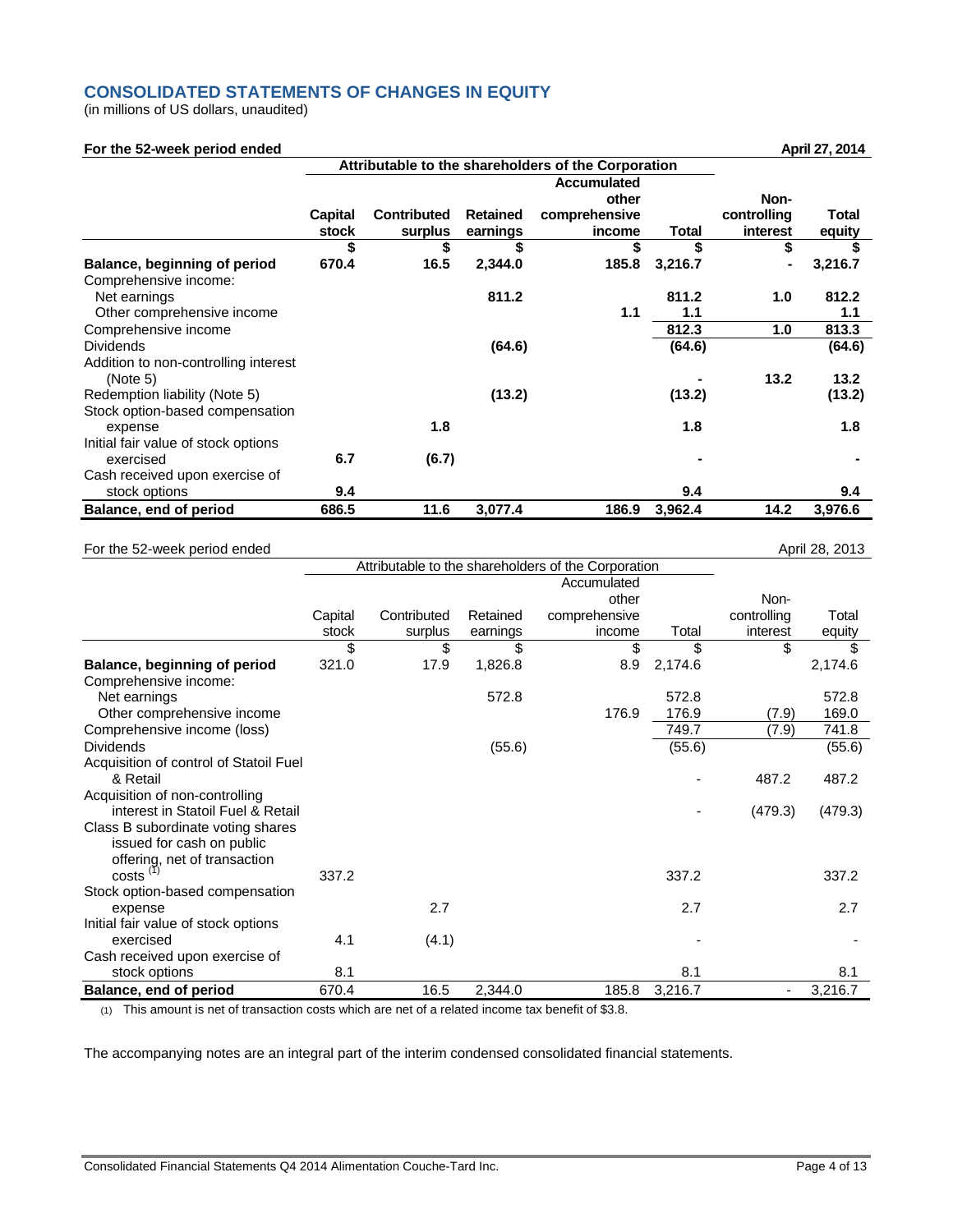# **CONSOLIDATED STATEMENTS OF CASH FLOWS**

(in millions of US dollars, unaudited)

|                                                                                               | 12 weeks          |                   | 52 weeks          |                      |  |
|-----------------------------------------------------------------------------------------------|-------------------|-------------------|-------------------|----------------------|--|
| For the periods ended                                                                         | April 27,<br>2014 | April 28,<br>2013 | April 27,<br>2014 | April 28,<br>2013    |  |
|                                                                                               | \$                | \$                | \$                | \$                   |  |
| <b>Operating activities</b>                                                                   |                   |                   |                   |                      |  |
| Net earnings                                                                                  | 145.1             | 146.4             | 812.2             | 572.8                |  |
| Adjustments to reconcile net earnings to net cash provided by operating<br>activities         |                   |                   |                   |                      |  |
| Depreciation, amortization and impairment of property and equipment,                          |                   |                   |                   |                      |  |
| intangible and other assets, net of amortization of deferred credits                          | 135.1             | 132.5             | 553.9             | 486.3                |  |
| Loss on disposal of property and equipment and other assets                                   | 3.9               | 10.7              | 7.6               | 8.3                  |  |
| Deferred income taxes                                                                         | 2.6               | (86.2)            | (60.9)            | (122.1)              |  |
| Share of earnings of joint ventures and associated companies accounted                        |                   |                   |                   |                      |  |
| for using the equity method, net of dividends received                                        | (2.0)             | (1.5)             | 9.8               | (9.6)                |  |
| Deferred credits                                                                              | 2.1               | (0.1)             | 11.4              | 17.3                 |  |
| Negative goodwill (Note 3)<br>Restructuring costs                                             | (0.2)             | (2.8)<br>34.0     | (48.4)            | (4.4)<br>34.0        |  |
| Curtailment gain on defined benefits pension plans obligation                                 |                   | (19.4)            | (0.9)             | (19.4)               |  |
| Loss on foreign exchange forward contracts                                                    |                   |                   |                   | 102.9                |  |
| Other                                                                                         | (0.9)             | (5.4)             | 30.0              | 26.4                 |  |
| Changes in non-cash working capital                                                           | 38.3              | 278.4             | 114.6             | 68.9                 |  |
| Net cash provided by operating activities                                                     | 324.0             | 486.6             | 1,429.3           | 1,161.4              |  |
|                                                                                               |                   |                   |                   |                      |  |
| <b>Investing activities</b>                                                                   |                   |                   |                   |                      |  |
| Purchase of property and equipment and other assets                                           | (186.6)           | (171.1)           | (529.4)           | (537.3)              |  |
| Proceeds from disposal of property and equipment and other assets                             | 10.9              | 12.7              | 70.4              | 50.4                 |  |
| Business acquisitions (Note 3)                                                                | (1.4)             | (51.5)            | (159.6)           | (2,644.6)            |  |
| Restricted cash                                                                               | (0.3)             | (0.2)             | 20.6              | 1.1                  |  |
| Proceeds from sale and leaseback transactions                                                 |                   | 30.3              |                   | 30.3                 |  |
| Net settlement of foreign exchange forward contracts<br>Net cash used in investing activities | (177.4)           | (179.8)           | -<br>(598.0)      | (86.4)<br>(3, 186.5) |  |
|                                                                                               |                   |                   |                   |                      |  |
| <b>Financing activities</b>                                                                   |                   |                   |                   |                      |  |
| Repayment under the unsecured non-revolving acquisition credit facility                       | (280.0)           |                   | (1,648.0)         | (995.5)              |  |
| Net increase (decrease) in other debt                                                         | 96.1              | 5.4               | 431.3             | (314.5)              |  |
| Cash dividends paid                                                                           | (17.4)            | (13.9)            | (64.6)            | (55.6)               |  |
| Issuance of Canadian dollar denominated senior unsecured notes, net of                        |                   |                   |                   |                      |  |
| financing costs (Note 4)                                                                      |                   |                   | 285.6             | 997.5                |  |
| Issuance of shares upon exercise of stock-options                                             |                   |                   | 9.4               | 8.1                  |  |
| Borrowings under the unsecured non-revolving acquisition credit facility, net                 |                   |                   |                   |                      |  |
| of financing costs<br>Repayment of non-current debt assumed on business acquisition           |                   |                   |                   | 3,190.2<br>(800.5)   |  |
| Issuance of shares on public offering, net of transaction costs                               |                   | $\blacksquare$    |                   | 333.4                |  |
| Net cash (used in) provided by financing activities                                           | (201.3)           | (8.5)             | (986.3)           | 2,363.1              |  |
| Effect of exchange rate fluctuations on cash and cash equivalents                             | 19.1              | (15.8)            | 6.0               | 16.0                 |  |
| Net (decrease) increase in cash and cash equivalents                                          | (35.6)            | 282.5             | (149.0)           | 354.0                |  |
| Cash, cash equivalents and bank overdraft, beginning of period                                | 544.9             | 375.8             | 658.3             | 304.3                |  |
| Cash, cash equivalents and bank overdraft, end of period                                      | 509.3             | 658.3             | 509.3             | 658.3                |  |
| Bank overdraft, end of period (1)                                                             |                   |                   | 1.8               |                      |  |
| Cash and cash equivalents, end of period                                                      |                   |                   | 511.1             | 658.3                |  |
|                                                                                               |                   |                   |                   |                      |  |
| <b>Supplemental information:</b>                                                              |                   |                   |                   |                      |  |
| Interest paid                                                                                 | 14.1              | 17.6              | 78.5              | 76.9                 |  |
| Interest and dividends received                                                               | 0.3               | 2.5               | 41.3              | 11.7                 |  |
| Income taxes paid<br>Cash and cash equivalents components:                                    | 29.7              | 83.7              | 172.3             | 172.3                |  |
| Cash and demand deposits                                                                      |                   |                   | 484.5             | 619.2                |  |
| Liquid investments                                                                            |                   |                   | 26.6              | 39.1                 |  |
|                                                                                               |                   |                   | 511.1             | 658.3                |  |

(1) Bank overdraft is included in Bank loans and current portion of long-term debt on the consolidated balance sheet.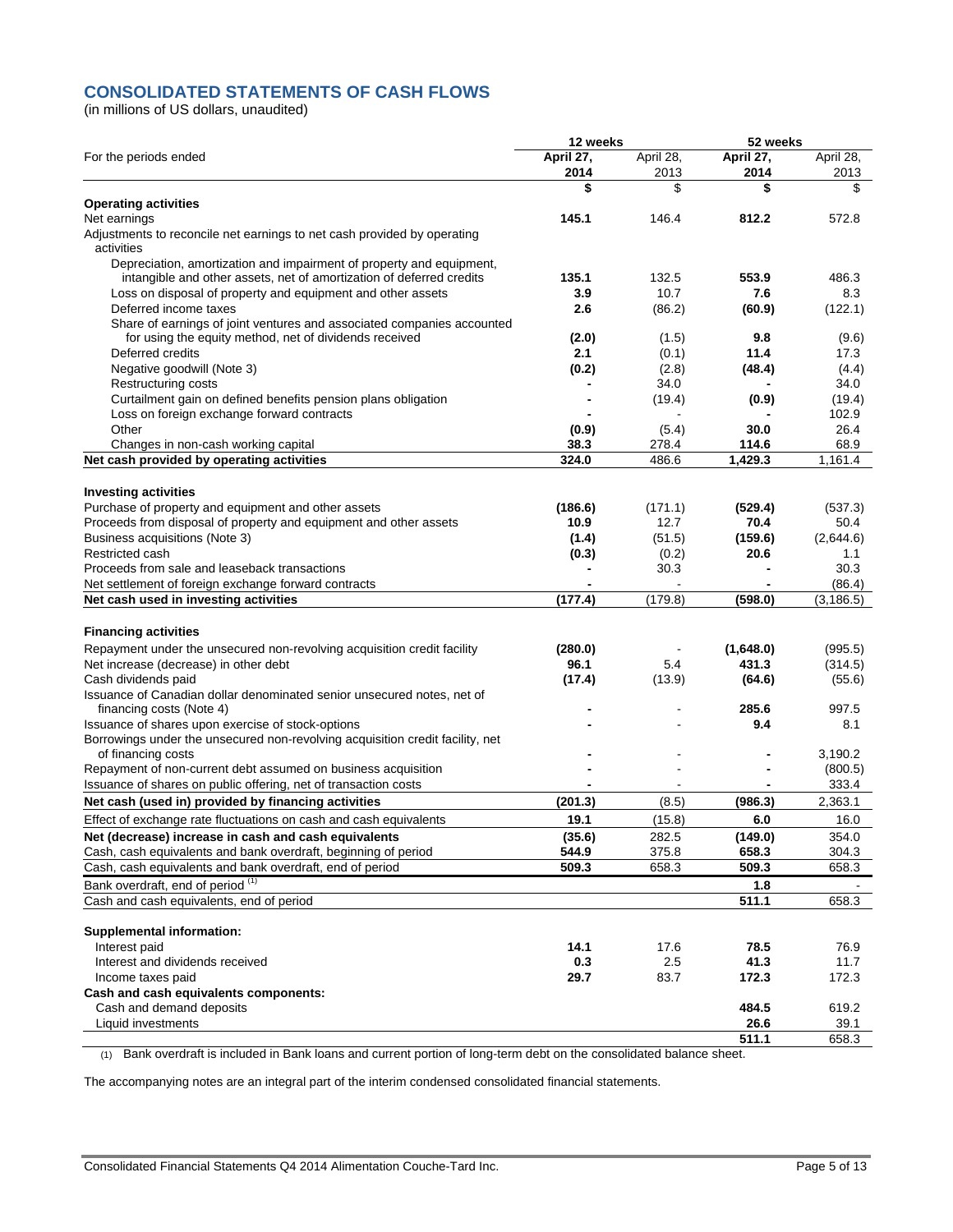# **CONSOLIDATED BALANCE SHEETS**

(in millions of US dollars, unaudited)

|                                                           | As at April 27,<br>2014 | As at April 28,<br>2013 |
|-----------------------------------------------------------|-------------------------|-------------------------|
|                                                           | \$                      | \$                      |
| <b>Assets</b>                                             |                         |                         |
| <b>Current assets</b>                                     |                         |                         |
| Cash and cash equivalents                                 | 511.1                   | 658.3                   |
| Restricted cash                                           | 1.0                     | 21.6                    |
| Accounts receivable                                       | 1,726.4                 | 1,616.0                 |
| Inventories                                               | 848.0                   | 846.0                   |
| Prepaid expenses                                          | 60.0                    | 57.8                    |
| Income taxes receivable                                   | 68.4                    | 81.6                    |
|                                                           | 3,214.9                 | 3,281.3                 |
| Property and equipment                                    | 5,131.0                 | 5,079.9                 |
| Goodwill                                                  | 1,088.7                 | 1,081.0                 |
| Intangible assets                                         | 823.5                   | 834.7                   |
| Other assets                                              | 159.8                   | 136.3                   |
| Investment in joint ventures and associated companies     | 75.4                    | 84.2                    |
| Deferred income taxes                                     | 51.7                    | 48.8                    |
|                                                           | 10,545.0                | 10,546.2                |
|                                                           |                         |                         |
| <b>Liabilities</b><br><b>Current liabilities</b>          |                         |                         |
|                                                           | 2,510.3                 | 2,351.1                 |
| Accounts payable and accrued liabilities<br>Provisions    | 102.4                   | 96.5                    |
| Income taxes payable                                      | 29.8                    | 70.0                    |
| Bank loans and current portion of long-term debt (Note 4) | 20.3                    | 620.8                   |
|                                                           |                         |                         |
|                                                           | 2,662.8                 | 3,138.4                 |
| Long-term debt (Note 4)                                   | 2,586.1                 | 2,984.3                 |
| Provisions                                                | 390.5                   | 358.8                   |
| Pension benefit liability                                 | 119.8                   | 109.7                   |
| Other financial liabilities                               | 73.9                    | 20.4                    |
| Deferred credits and other liabilities                    | 169.5<br>565.8          | 156.7                   |
| Deferred income taxes                                     |                         | 561.2                   |
|                                                           | 6,568.4                 | 7,329.5                 |
| <b>Equity</b>                                             |                         |                         |
| Capital stock (Note 9)                                    | 686.5                   | 670.4                   |
| Contributed surplus                                       | 11.6                    | 16.5                    |
| Retained earnings                                         | 3,077.4                 | 2,344.0                 |
| Accumulated other comprehensive income (Note 8)           | 186.9                   | 185.8                   |
| Equity attributable to shareholders of the Corporation    | 3,962.4                 | 3,216.7                 |
| Non-controlling interest                                  | 14.2                    |                         |
|                                                           | 3,976.6                 | 3,216.7                 |
|                                                           | 10,545.0                | 10.546.2                |
|                                                           |                         |                         |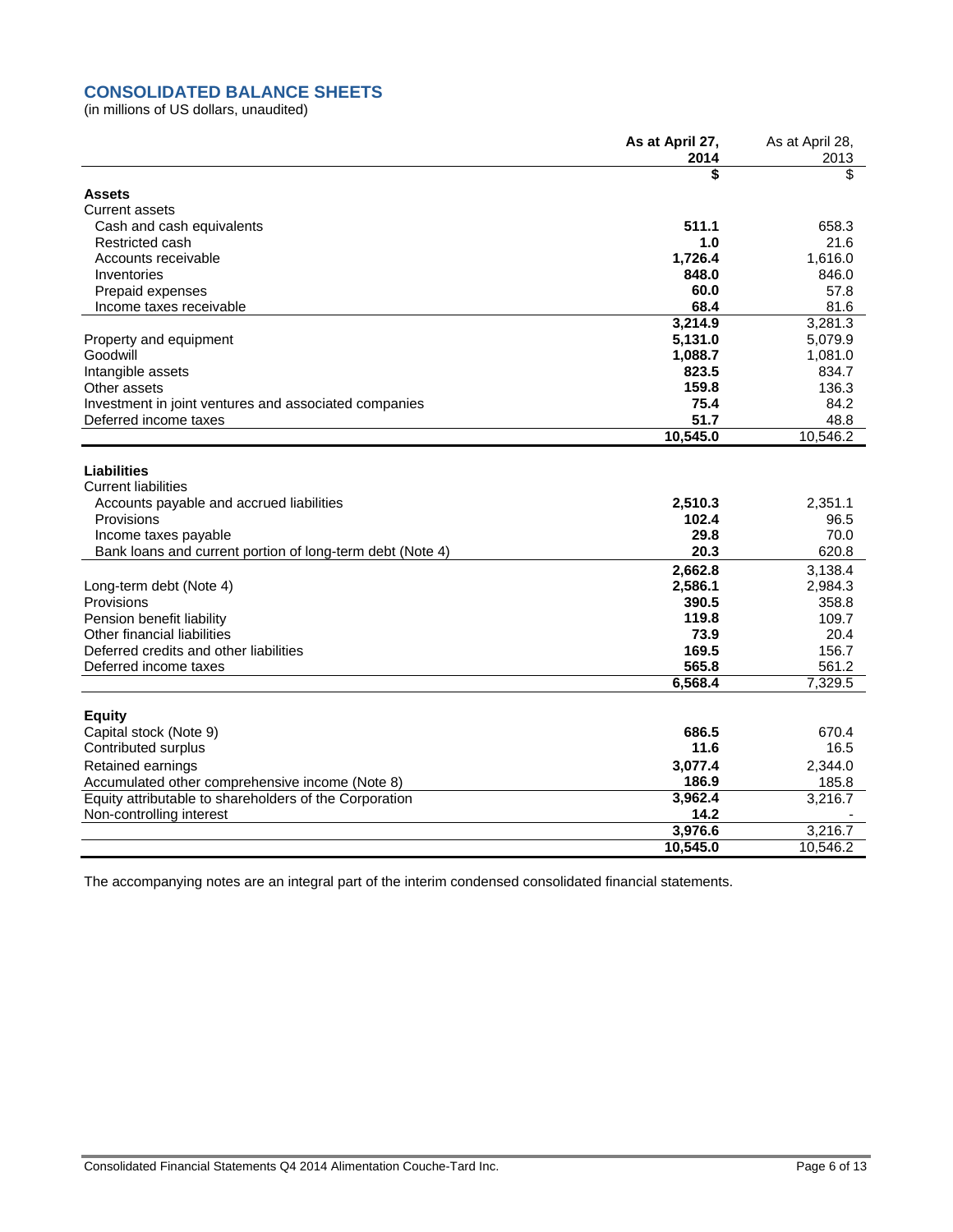(in millions of US dollars unless otherwise noted, except per share amounts, unaudited)

# **1. CONSOLIDATED FINANCIAL STATEMENTS PRESENTATION**

The unaudited interim condensed consolidated financial statements (the "interim financial statements") have been prepared by the Corporation in accordance with generally accepted accounting principles in Canada as set out in Part I of the Chartered Professional Accountants of Canada (CPA Canada) Handbook – Accounting, which incorporates International Financial Reporting Standards ("IFRS"), as issued by the International Accounting Standards Board ("IASB") applicable to the preparation of interim financial statements, including International Accounting Standard ("IAS") 34 "Interim Financial Reporting".

The interim financial statements were prepared in accordance with the same accounting policies and methods as the audited annual consolidated financial statements for the year ended April 28, 2013, except for those disclosed in Note 2. The interim financial statements do not include all the information required for complete financial statements and should be read in conjunction with the audited annual consolidated financial statements and notes thereto in the Corporation's 2013 Annual Report. The results of operations for the interim periods presented do not necessarily reflect results expected for the full fiscal year. The Corporation's business follows a seasonal pattern. The busiest period is the first half-year of each fiscal year, which includes summer's sales. These interim financial statements have not been subject to a review engagement by the Corporation's external auditors.

On July 7, 2014, the Corporation's interim financial statements were approved by the board of directors who also approved their publication.

### **2. ACCOUNTING CHANGES**

### **Revised Standards**

### *Financial Statement Presentation*

On April 29, 2013, the Corporation adopted amendments to International Accounting Standard ("IAS") 1, "Presentation of Financial Statements". The amendments govern the presentation of Other Comprehensive Income ("OCI") in the financial statements, primarily by requiring OCI items that may be reclassified to the consolidated statements of earnings to be presented separately from those will not be reclassified. The Corporation adopted this presentation and there was no other significant impact on the Corporation's consolidated financial statements.

### **New standards**

### *Consolidated financial statements*

On April 29, 2013, the Corporation adopted the new standard IFRS 10, "Consolidated Financial Statements", which requires an entity to consolidate an investee when it is exposed, or has rights, to variable returns from its involvement with the investee and has the ability to affect those returns through its power over the investee. Under previous IFRS, consolidation was required when an entity had the power to govern the financial and operating policies of an entity so as to obtain benefits from its activities. IFRS 10 replaces SIC-12, "Consolidation—Special Purpose Entities" and parts of IAS 27, "Consolidated and Separate Financial Statements". The adoption of this standard had no impact on the Corporation's consolidated financial statements.

### *Joint Arrangements*

On April 29, 2013, the Corporation adopted the new standard IFRS 11, "Joint Arrangements", which requires a venturer to classify its interest in a joint arrangement as a joint venture or joint operation. Joint ventures must be accounted for using the equity method of accounting whereas for a joint operation the venturer must recognize its share of the assets, liabilities, revenue and expenses of the joint operation. Under previous IFRS, entities had the choice to proportionately consolidate or equity account for interests in joint ventures. IFRS 11 supersedes IAS 31, "Interests in Joint Ventures" and SIC-13, "Jointly Controlled Entities—Non-monetary Contributions by Venturers". The adoption of this standard had no impact on the Corporation's consolidated financial statements as the Corporation was already accounting for its joint ventures using the equity method.

### *Disclosure of Interest in Other Entities*

On April 29, 2013, the Corporation adopted the new standard IFRS 12, "Disclosure of Interest in Other Entities". IFRS 12 establishes disclosure requirements for interests in other entities, such as joint arrangements, associates, special purpose vehicles and off balance sheet vehicles. The standard includes existing disclosures and also introduces significant additional disclosure requirements that address the nature of, and risks associated with, an entity's interests in other entities. The adoption of this standard had no impact on the Corporation's consolidated financial statements. However, more information will be required in the notes to the Corporation's annual financial statements.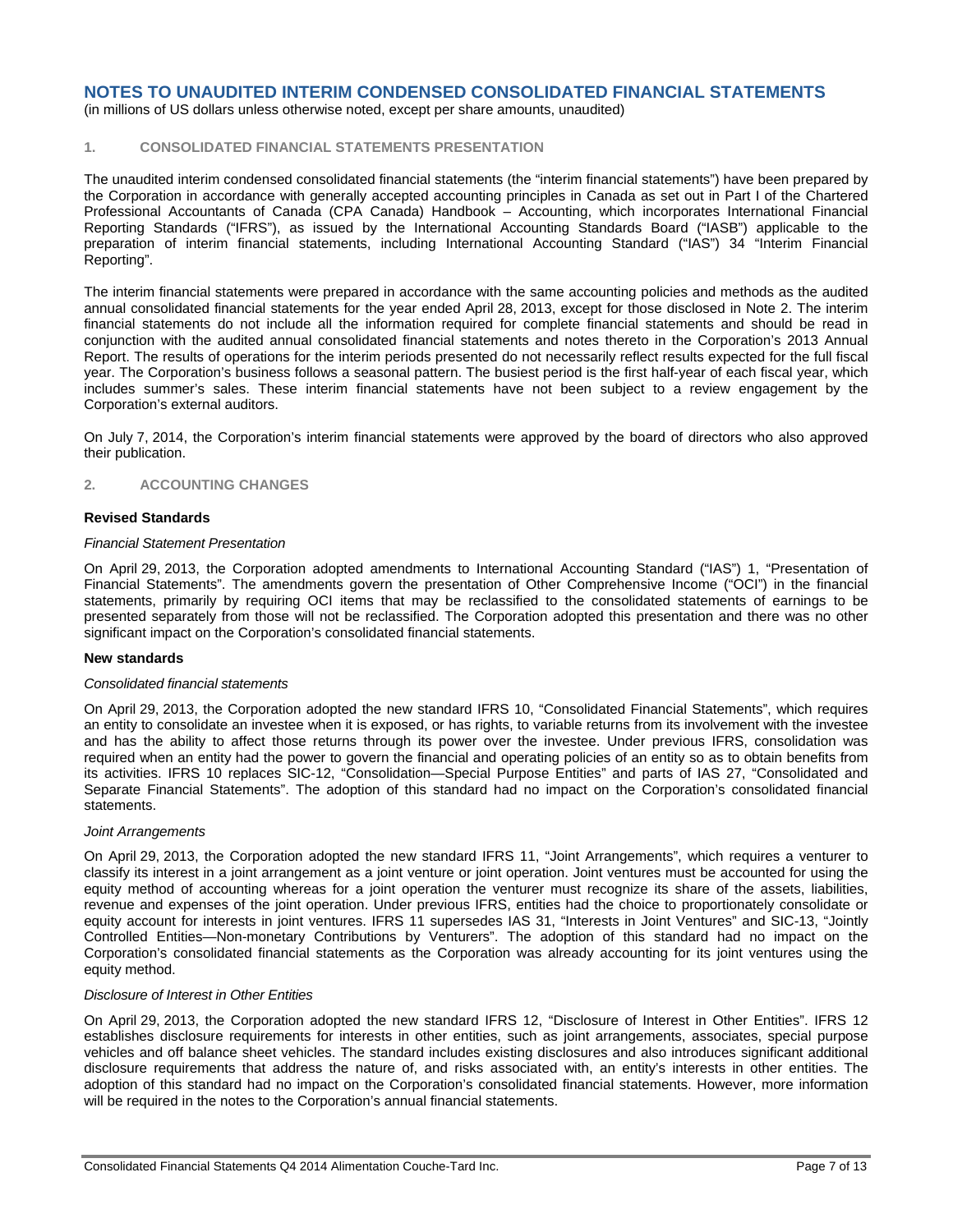(in millions of US dollars unless otherwise noted, except per share amounts, unaudited)

### *Fair Value Measurement*

On April 29, 2013, the Corporation adopted the new standard IFRS 13, "Fair Value Measurement". IFRS 13 is a comprehensive standard for fair value measurement and disclosure requirements for use across essentially all IFRS. The new standard clarifies that fair value is the price that would be received to sell an asset, or paid to transfer a liability in an orderly transaction between market participants, at the measurement date. It also establishes disclosures about fair value measurement. Under previous IFRS, guidance on measuring and disclosing fair value was dispersed among the specific standards requiring fair value measurements and in many cases did not reflect a clear measurement basis or consistent disclosures. The adoption of this standard had no impact on the Corporation's consolidated financial statements with respect to measurement but required additional disclosures.

### *Impairment of Assets*

On April 29, 2013, the Corporation early-adopted amendments to IAS 36 requiring additional disclosures about the recoverable amount of impaired non-financial assets if that amount is based on fair value less costs to sell. The adoption of these amendments had no impact on the Corporation's consolidated financial statements.

### *Offsetting financial assets and financial liabilities*

On April 29, 2013, the Corporation early-adopted amendments to IAS 32 "Financial Instruments - Presentation" which was amended to clarify the requirements for offsetting financial assets and financial liabilities. The Corporation also early-adopted amendments to IFRS 7 "Financial Instruments - Disclosures" which was amended to improve disclosures on offsetting of financial assets and financial liabilities. These amendments did not impact the Corporation's consolidated financial statements, but additional information will be required in the annual financial statements.

### **Recently issued but not yet implemented**

### *Classification and measurement of financial assets and financial liabilities*

In November 2009, the IASB issued IFRS 9, "Financial Instruments". Which will replace the various rules of IAS 39, "Financial Instruments: Recognition and Measurement" with a single approach to determine whether a financial asset is measured at amortized cost or fair value. In October 2010, the IASB revised IFRS 9, adding requirements for classification and measurement of financial liabilities. In November 2013, the IASB incorporated a new hedge accounting model into IFRS 9 to enable financial statement users to better understand an entity's risk exposure and its risk management activities. Also, the IASB deferred mandatory application of IFRS 9 to an unspecified date. The Corporation will assess, in due course, the impact of IFRS 9 on its consolidated financial statements.

### **3. BUSINESS ACQUISITIONS**

- On December 13, 2013, the Corporation acquired 23 company-operated stores operating in New Mexico, United States from Albuquerque Convenience and Retail LLC. The Corporation owns the land and buildings for all sites.
- On December 10, 2013, the Corporation acquired, from Publix Super Markets Inc., 11 company-operated stores, nine of which are located in Florida and the other two in Georgia, United States. The Corporation owns the land and buildings for eight sites and leases the land and owns the building for the other three sites.
- On September 24, 2013, the Corporation acquired nine stores located in Illinois, United States from Baron-Huot Oil Company. Eight of these stores are company-operated and one is operated by an independent operator. The Corporation owns the real estate for eight sites and leases the land and building for one site.
- During the 52-week period ended April 27, 2014, under the June 2011 agreement with ExxonMobil, the Corporation acquired 60 stores operated by independent operators along with the related road transportation fuel supply agreements. The Corporation owns the real estate for all sites. Also, an additional 53 road transportation fuel supply agreements were acquired by the Corporation during this period.
- During the 52-week period ended April 27, 2014, the Corporation also acquired 10 other stores through distinct transactions. The Corporation leases the land and buildings for five sites, leases the land and owns the building for one site and owns these same assets for the other sites.

For the 52-week period ended April 27, 2014, acquisition costs of \$1.3 in connection with these acquisitions and other unrealized acquisitions are included in Operating, selling, administrative and general expenses.

These acquisitions were settled for a total cash consideration of \$159.6. Since the Corporation has not completed its fair value assessment of the assets acquired, the liabilities assumed and goodwill for all transactions, the preliminary allocations of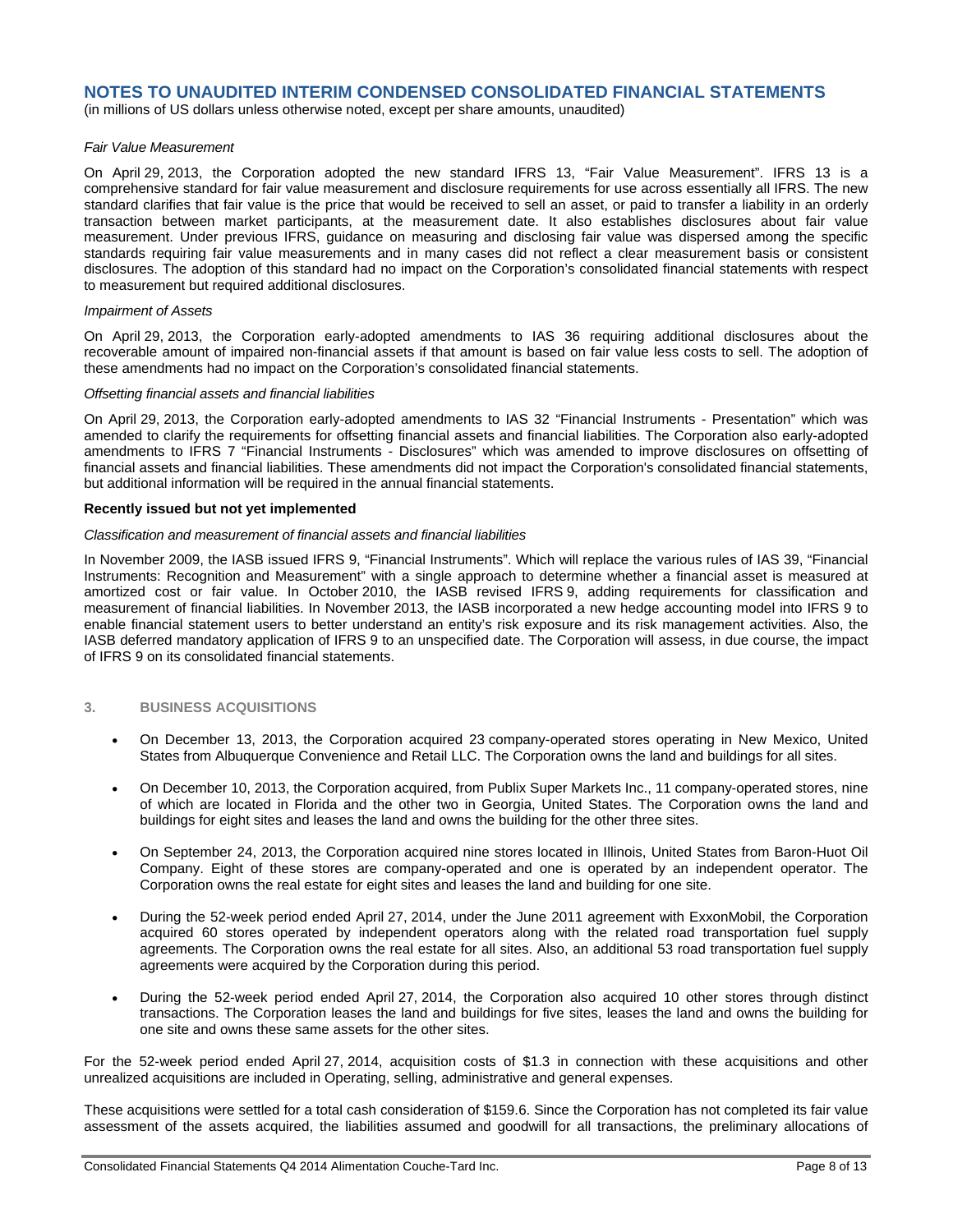(in millions of US dollars unless otherwise noted, except per share amounts, unaudited)

certain acquisitions are subject to adjustments to the fair value of the assets, liabilities and goodwill until the process is completed.

Purchase price allocations based on the estimated fair value on the date of acquisition and available information as at the date of publication of these consolidated financial statements is as follows:

|                                          | \$     |
|------------------------------------------|--------|
| Tangible assets acquired                 |        |
| Inventories                              | 4.6    |
| Property and equipment                   | 162.3  |
| Other assets                             | 14.3   |
| Total tangible assets                    | 181.2  |
| Liabilities assumed                      |        |
| Accounts payable and accrued liabilities | 0.4    |
| Provisions                               | 19.6   |
| <b>Total liabilities</b>                 | 20.0   |
| Net tangible assets acquired             | 161.2  |
| Intangible assets                        | 30.8   |
| Goodwill                                 | 16.0   |
| Negative goodwill recorded to earnings   | (48.4) |
| Total cash consideration paid            | 159.6  |

The Corporation expects that \$3.0 of the goodwill related to these transactions will be deductible for tax purposes.

These acquisitions were concluded in order to expand the Corporation's market share, to penetrate new markets and to increase its economies of scale. These acquisitions generated goodwill mainly due to the strategic location of stores acquired and negative goodwill due to the difference between the acquisition price and the fair value of net assets acquired. Since the date of acquisition, revenues and net earnings from these stores amounted to \$504.0 and \$4.2, respectively. Considering the nature of these acquisitions, the available financial information does not allow for the accurate disclosure of pro-forma revenues and net earnings had the Corporation concluded these acquisitions at the beginning of its fiscal year.

### **4. BANK LOANS AND LONG-TERM DEBT**

|                                                                                                  | As at April 27,<br>2014 | As at April 28,<br>2013 |
|--------------------------------------------------------------------------------------------------|-------------------------|-------------------------|
|                                                                                                  |                         |                         |
| Canadian dollar denominated senior unsecured notes maturing on various dates from November 2017  |                         |                         |
| to November 2022                                                                                 | 1.172.7                 | 978.7                   |
| US dollar denominated term revolving unsecured operating credit D, maturing in December 2017     | 793.5                   | 345.5                   |
| US dollar denominated unsecured non-revolving acquisition credit facility, maturing in June 2015 | 552.3                   | 2,197.3                 |
| NOK denominated floating rate bonds, maturing in February 2017                                   | 2.5                     | 2.6                     |
| NOK denominated fixed rate bonds, maturing in February 2019                                      | 2.2                     | 2.3                     |
| Borrowings under bank overdraft facilities, maturing at various dates                            | 1.8                     |                         |
| Other debts, including finance leases, maturing at various dates                                 | 81.4                    | 78.7                    |
|                                                                                                  | 2.606.4                 | 3,605.1                 |
| Bank loans and current portion of long-term debt                                                 | 20.3                    | 620.8                   |
|                                                                                                  | 2.586.1                 | 2,984.3                 |

### **Issuance of Canadian dollar denominated senior unsecured notes**

On August 21, 2013, the Corporation issued Canadian dollar denominated senior unsecured notes totalling CA\$300.0, maturing August 21, 2020 and bearing interest at a rate of 4.214%. Interest is payable semi-annually on August  $21<sup>st</sup>$  and February 21<sup>st</sup> of each year. The net proceeds from the issuance, which were approximately \$285.6 (CA\$298.3), were used to repay a portion of the Corporation's acquisition credit facility. This new debt is presented along with the Canadian dollar denominated senior unsecured notes maturing on various dates from November 2017 to November 2022.

### **US dollar denominated term revolving unsecured operating credit D**

On November 4, 2013, the Corporation extended by one year the term of the revolving unsecured operating credit D agreement. The agreement will expire in December 2017.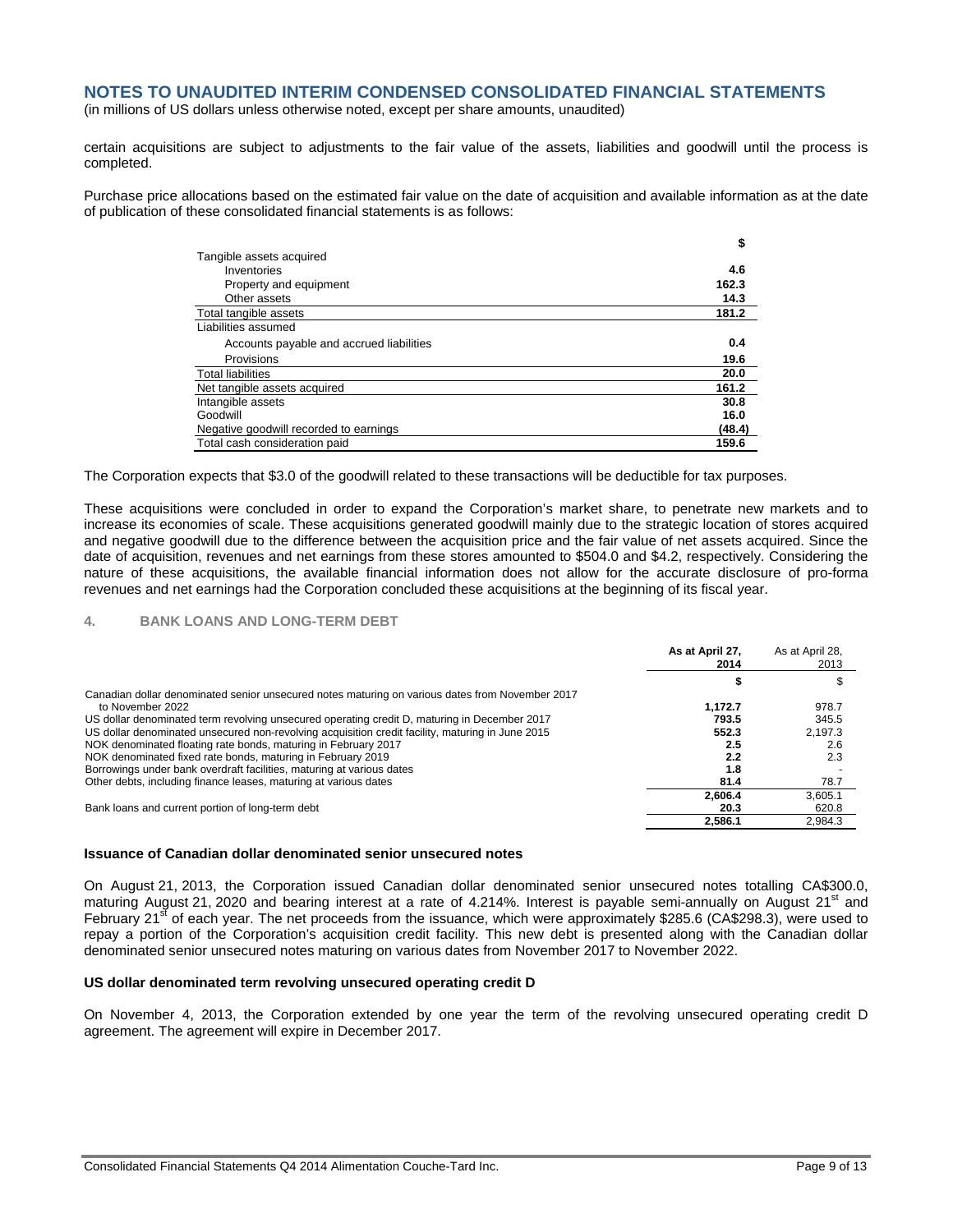(in millions of US dollars unless otherwise noted, except per share amounts, unaudited)

# **5. NON-CONTROLLING INTEREST**

During the 52-week period ended April 27, 2014, the Corporation, along with another party, established a new corporation: Circle K Asia s.à.r.l. ("Circle K Asia"), in which both parties hold a 50% interest. Subsequently, each party made a capital contribution of \$13.2. Under the agreement signed between the parties, the Corporation, under certain circumstances, may repurchase all of the other party's shares in Circle K Asia. Consequently, Circle K Asia was fully consolidated in the Corporation's financial statements and the other party's interest in Circle K Asia was recorded under "Non-controlling interest" in the consolidated statements of earnings, comprehensive income, changes in equity and consolidated balance sheet. Under other circumstances, the Corporation must repurchase all of the other party's shares in Circle K Asia. Consequently, a redemption liability was recorded against shareholders' equity. Subsequent changes to this liability are recorded to Operating, selling, administrative and general expenses.

### **6. IMPAIRMENT OF ASSET**

During the 52-week period ended April 27, 2014, the Corporation recorded an impairment charge of \$6.8 on a non-operational lubricant production plant located in Ostroweic, Poland, due to challenging market conditions for this type of asset. The fair value measurement of this asset is categorized as level 3 as it is based on purchase offers received by the Corporation. The fair value less cost to sell of this asset was determined to be \$4.5.

### **7. NET EARNINGS PER SHARE**

The following table presents the information for the computation of basic and diluted net earnings per share, adjusted for the share split described in Note 9:

|                                                                  |                     | 12-week period<br>ended April 27, 2014                        |                           |              | 12-week period<br>ended April 28, 2013                 |                           |
|------------------------------------------------------------------|---------------------|---------------------------------------------------------------|---------------------------|--------------|--------------------------------------------------------|---------------------------|
|                                                                  | Net earnings        | <b>Weighted average</b><br>number of shares<br>(in thousands) | Net earnings<br>per share | Net earnings | Weighted average<br>number of shares<br>(in thousands) | Net earnings<br>per share |
|                                                                  | \$                  |                                                               | S                         | \$           |                                                        | \$                        |
| Basic net earnings attributable to Class A<br>and B shareholders | 144.8               | 565,720                                                       | 0.26                      | 146.4        | 562,572                                                | 0.26                      |
| Dilutive effect of stock options                                 |                     | 2,758                                                         | (0.01)                    |              | 4.849                                                  |                           |
| Diluted net earnings available for Class A<br>and B shareholders | 144.8               | 568,478                                                       | 0.25                      | 146.4        | 567,421                                                | 0.26                      |
|                                                                  |                     | 52-week period<br>ended April 27, 2014                        |                           |              | 52-week period<br>ended April 28, 2013                 |                           |
|                                                                  | <b>Net earnings</b> | <b>Weighted average</b><br>number of shares<br>(in thousands) | Net earnings<br>per share | Net earnings | Weighted average<br>number of shares<br>(in thousands) | Net earnings<br>per share |
|                                                                  | \$                  |                                                               | \$                        | S            |                                                        | \$                        |
| Basic net earnings attributable to Class A<br>and B shareholders | 811.2               | 564,511                                                       | 1.44                      | 572.8        | 555,083                                                | 1.03                      |
| Dilutive effect of stock options                                 |                     | 3,629                                                         | (0.01)                    |              | 5,484                                                  | (0.01)                    |
| Diluted net earnings available for Class A<br>and B shareholders | 811.2               | 568,140                                                       | 1.43                      | 572.8        | 560,567                                                | 1.02                      |

When they have an anti-dilutive effect, stock options must be excluded from the calculation of the diluted net earnings per share. For the 12 and 52-week periods ended April 27, 2014, no stock options were excluded. For the 12 week period ended April 28, 2013, no stock options were excluded and for the 52-week period ended April 28, 2013, 105,000 stock options were excluded from the calculation.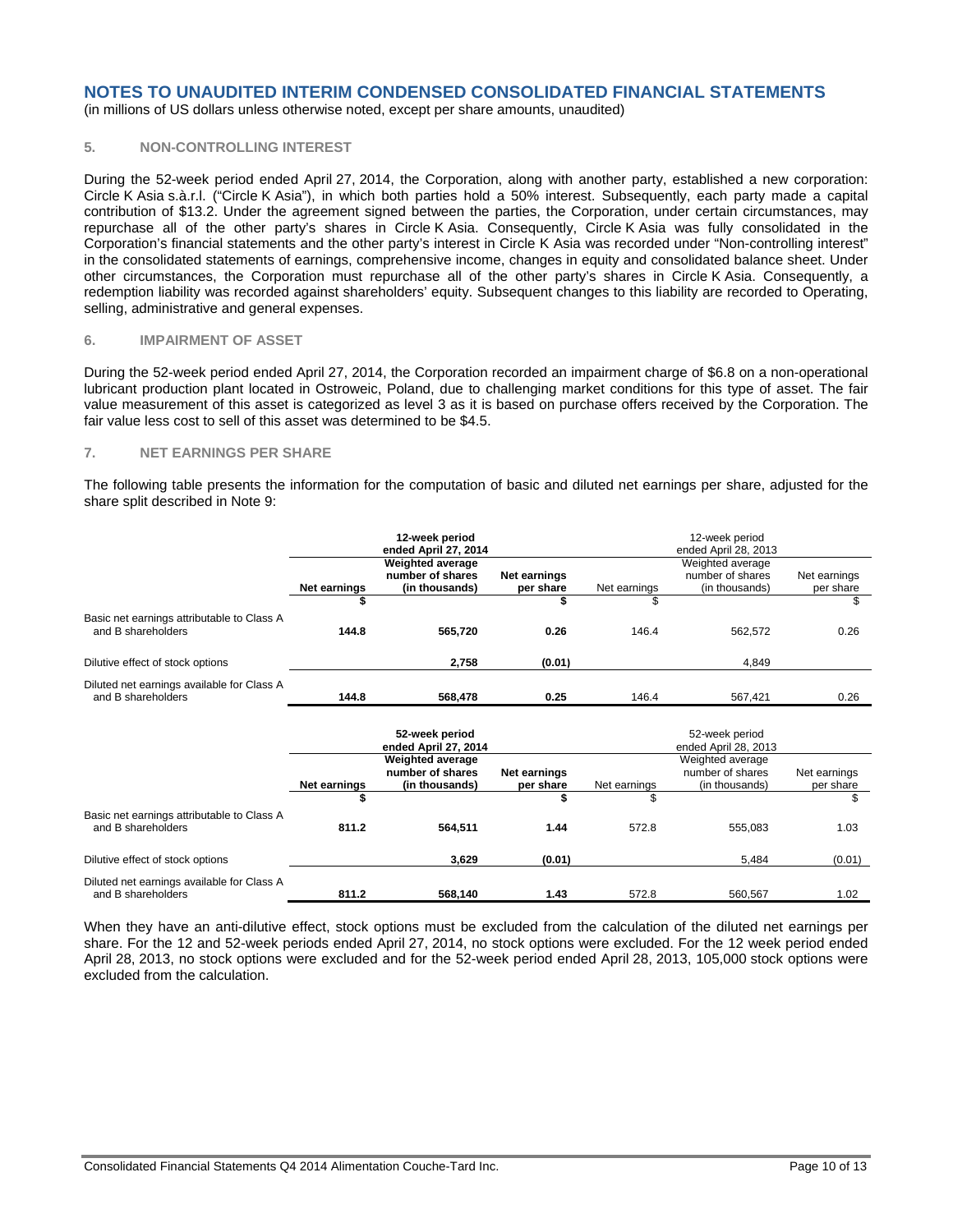(in millions of US dollars unless otherwise noted, except per share amounts, unaudited)

### **8. ACCUMULATED OTHER COMPREHENSIVE INCOME**

### **As at April 27, 2014**

|                                                    |                                        | Attributable to shareholders of the Corporation                                            |                                          |                    |                                         |                                                     |  |  |  |
|----------------------------------------------------|----------------------------------------|--------------------------------------------------------------------------------------------|------------------------------------------|--------------------|-----------------------------------------|-----------------------------------------------------|--|--|--|
|                                                    |                                        | Will never be<br>reclassified to<br>Items that may be reclassified to earnings<br>earnings |                                          |                    |                                         |                                                     |  |  |  |
|                                                    | Net interest on<br>investment<br>hedge | Net investment<br>hedge                                                                    | Cumulative<br>translation<br>adiustments | Cash flow<br>hedae | <b>Cumulative net</b><br>actuarial loss | <b>Accumulated other</b><br>comprehensive<br>income |  |  |  |
|                                                    |                                        |                                                                                            |                                          |                    |                                         |                                                     |  |  |  |
| Balance, before income taxes<br>Less: Income taxes | 6.1<br>1.7                             | (73.9)<br>(11.3)                                                                           | 246.7                                    | 4.4<br>1.0         | (6.8)<br>(1.8)                          | 176.5<br>(10.4)                                     |  |  |  |
| Balance, net of income taxes                       | 4.4                                    | (62.6)                                                                                     | 246.7                                    | 3.4                | (5.0)                                   | 186.9                                               |  |  |  |

### As at April 28, 2013

|                                                    |                                        | Attributable to shareholders of the Corporation                                            |                                          |                    |                                  |                                              |  |  |  |
|----------------------------------------------------|----------------------------------------|--------------------------------------------------------------------------------------------|------------------------------------------|--------------------|----------------------------------|----------------------------------------------|--|--|--|
|                                                    |                                        | Will never be<br>reclassified to<br>Items that may be reclassified to earnings<br>earnings |                                          |                    |                                  |                                              |  |  |  |
|                                                    | Net interest on<br>investment<br>hedae | Net investment<br>hedae                                                                    | Cumulative<br>translation<br>adiustments | Cash flow<br>hedae | Cumulative net<br>actuarial loss | Accumulated other<br>comprehensive<br>income |  |  |  |
|                                                    |                                        |                                                                                            |                                          |                    |                                  |                                              |  |  |  |
| Balance, before income taxes<br>Less: Income taxes | 2.6<br>0.8                             | (20.4)<br>(3.5)                                                                            | 204.3                                    | 2.1<br>0.4         | (7.1)<br>(2.0)                   | 181.5<br>(4.3)                               |  |  |  |
| Balance, net of income taxes                       | 1.8                                    | (16.9)                                                                                     | 204.3                                    |                    | (5.1)                            | 185.8                                        |  |  |  |

### **9. CAPITAL STOCK**

### **Stock split**

On March 11, 2014, the Corporation's Board of Directors approved a three-for-one split of all the Corporation's issued and outstanding Class "A" and "B" shares. This share split was approved by regulatory authorities and occurred on April 14, 2014. All share and per-share information in these consolidated financial statements has been adjusted retroactively to reflect this stock split.

### **Stock options**

For the 12-week period ended April 27, 2014, a total of 40,695 stock options were exercised (312,900 for the 12-week period ended April 28, 2013). For the 52-week period ended April 27, 2014, a total of 3,167,925 stock options were exercised (3,810,972 for the 52-week period ended April 28, 2013).

### **Issued and outstanding shares**

As at April 27, 2014, the Corporation has 148,101,840 (148,101,840 as at April 28, 2013) issued and outstanding Class A multiple voting shares each comprising ten votes per share and 417,646,072 (414,606,183 as at April 28, 2013) outstanding Class B subordinate voting shares each comprising one vote per share.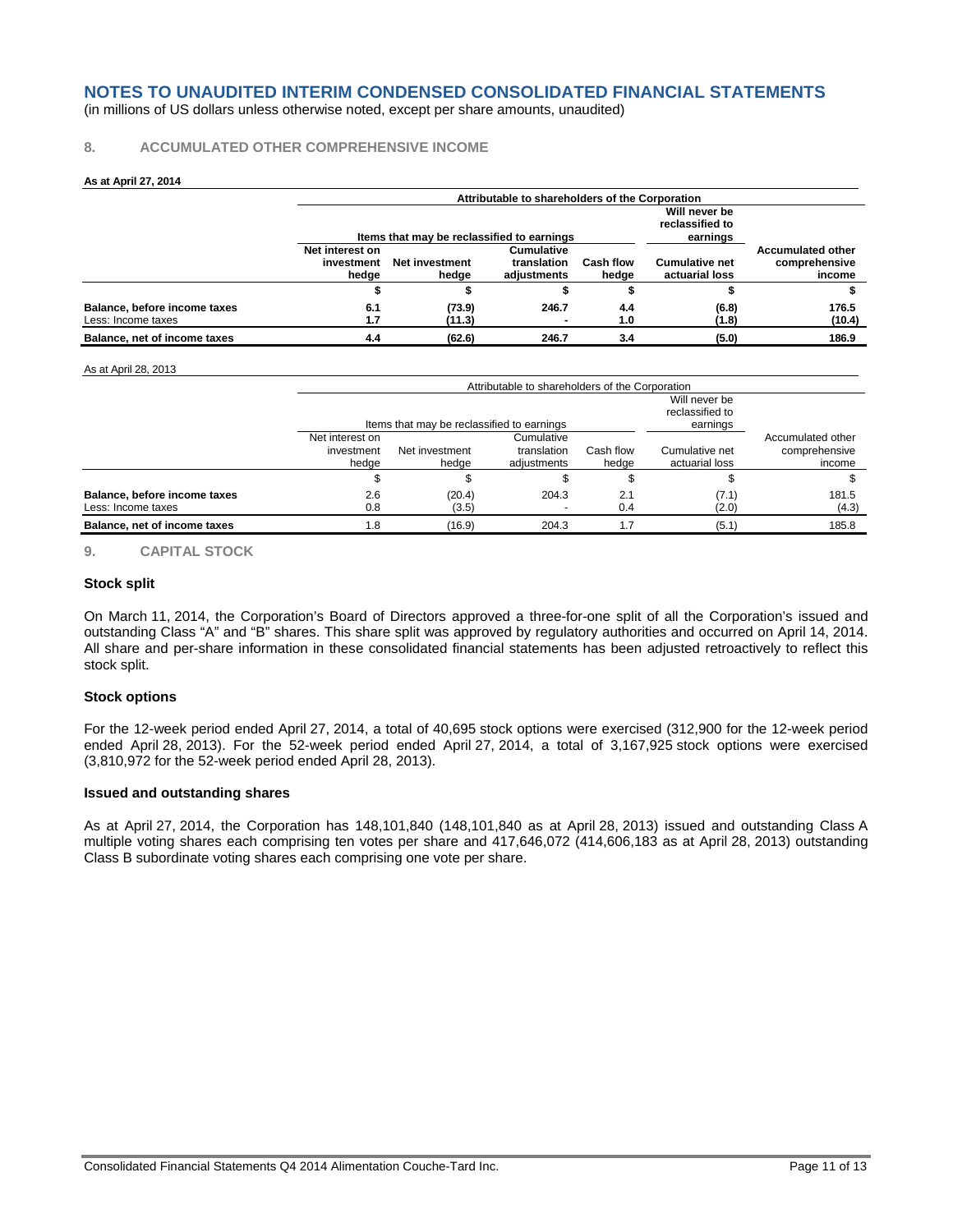(in millions of US dollars unless otherwise noted, except per share amounts, unaudited)

# **10. SEGMENTED INFORMATION**

The Corporation operates convenience stores in the United States, in Europe and in Canada. It essentially operates in one reportable segment, the sale of goods for immediate consumption, road transportation fuel and other products mainly through corporate stores and franchise operations. The Corporation operates its convenience store chain under several banners, including Couche-Tard, Mac's, Circle K and Statoil. Revenues from external customers mainly fall into three categories: merchandise and services, road transportation fuel and other.

Information on the principal revenue classes as well as geographic information is as follows:

|                                                     | 12-week period<br>ended April 27, 2014 |               |         |         | 12-week period<br>ended April 28, 2013 |         |         |         |
|-----------------------------------------------------|----------------------------------------|---------------|---------|---------|----------------------------------------|---------|---------|---------|
|                                                     | <b>United</b>                          |               |         |         | United                                 |         |         |         |
|                                                     | <b>States</b>                          | <b>Europe</b> | Canada  | Total   | <b>States</b>                          | Europe  | Canada  | Total   |
|                                                     |                                        |               |         |         | \$                                     | \$      | \$      | \$      |
| <b>External customer</b><br>revenues <sup>(a)</sup> |                                        |               |         |         |                                        |         |         |         |
| Merchandise and services                            | 1,119.3                                | 253.3         | 419.8   | 1,792.4 | 1,062.1                                | 246.5   | 457.5   | 1,766.1 |
| Road transportation fuel                            | 3,749.4                                | 2,085.3       | 620.2   | 6.454.9 | 3,614.8                                | 2,063.4 | 630.8   | 6,309.0 |
| Other                                               | 3.7                                    | 700.6         | 0.7     | 705.0   | 1.6                                    | 699.2   | 0.1     | 700.9   |
|                                                     | 4.872.4                                | 3.039.2       | 1.040.7 | 8.952.3 | 4,678.5                                | 3.009.1 | 1.088.4 | 8.776.0 |
| <b>Gross Profit</b>                                 |                                        |               |         |         |                                        |         |         |         |
| Merchandise and services                            | 371.0                                  | 108.7         | 136.3   | 616.0   | 346.9                                  | 107.7   | 151.3   | 605.9   |
| Road transportation fuel                            | 159.4                                  | 211.4         | 33.6    | 404.4   | 188.8                                  | 196.2   | 35.7    | 420.7   |
| Other                                               | 3.7                                    | 93.3          | 0.7     | 97.7    | 1.6                                    | 92.0    | 0.1     | 93.7    |
|                                                     | 534.1                                  | 413.4         | 170.6   | 1,118.1 | 537.3                                  | 395.9   | 187.1   | 1,120.3 |
|                                                     |                                        |               |         |         |                                        |         |         |         |
| Total long-term assets (b)                          | 2.862.2                                | 3.769.9       | 591.2   | 7,223.3 | 2.678.3                                | 3.861.0 | 635.6   | 7,174.9 |

|                                                     | 52-week period<br>ended April 27, 2014 |               |         |              | 52-week period<br>ended April 28, 2013 |          |         |          |
|-----------------------------------------------------|----------------------------------------|---------------|---------|--------------|----------------------------------------|----------|---------|----------|
|                                                     | <b>United</b><br><b>States</b>         | <b>Europe</b> | Canada  | <b>Total</b> | United<br><b>States</b>                | Europe   | Canada  | Total    |
|                                                     | \$                                     |               |         |              | \$                                     | \$       | \$      | \$       |
| <b>External customer</b><br>revenues <sup>(a)</sup> |                                        |               |         |              |                                        |          |         |          |
| Merchandise and services                            | 4.818.9                                | 1,046.8       | 2.081.5 | 7,947.2      | 4,548.6                                | 866.1    | 2.181.7 | 7,596.4  |
| Road transportation fuel                            | 15.493.3                               | 8,824.9       | 2.890.6 | 27.208.8     | 14.872.6                               | 7.537.9  | 2.860.8 | 25,271.3 |
| Other                                               | 14.7                                   | 2,784.8       | 1.1     | 2,800.6      | 6.6                                    | 2,668.6  | 0.5     | 2,675.7  |
|                                                     | 20.326.9                               | 12,656.5      | 4.973.2 | 37.956.6     | 19.427.8                               | 11,072.6 | 5,043.0 | 35,543.4 |
| <b>Gross Profit</b>                                 |                                        |               |         |              |                                        |          |         |          |
| Merchandise and services                            | 1.575.8                                | 437.4         | 689.3   | 2.702.5      | 1.505.9                                | 359.6    | 733.0   | 2,598.5  |
| Road transportation fuel                            | 796.1                                  | 928.8         | 163.5   | 1,888.4      | 782.5                                  | 719.1    | 162.6   | 1,664.2  |
| Other                                               | 14.7                                   | 384.6         | 1.1     | 400.4        | 6.6                                    | 339.8    | 0.5     | 346.9    |
|                                                     | 2.386.6                                | 1.750.8       | 853.9   | 4.991.3      | 2.295.0                                | 1,418.5  | 896.1   | 4.609.6  |

(a) Geographic areas are determined according to where the Corporation generates operating income (where the sale takes place) and according to the location of the long-term assets.

(b) Excluding financial instruments, deferred tax assets and post-employment benefit assets.

### **11. FAIR VALUES**

The fair value of Trade accounts receivable and vendor rebates receivable, Credit and debit cards receivable and Accounts payable and accrued liabilities is comparable to their carrying amount given their short maturity. The fair value of Obligations related to buildings and equipment under finance leases is comparable to their carrying amount given that rent is generally at market value. The carrying values of the Term revolving unsecured operating credits and Unsecured non-revolving acquisition credit approximates their fair values given that their credit spreads are similar to the credit spreads the Corporation would obtain in similar conditions at the reporting date.

The estimated fair value of each class of financial instruments and the methods and assumptions that were used to determine it are as follows:

- The fair value of the investment contract including an embedded total return swap, which is based on the fair market value of the Corporation's Class B shares;
- The fair value of the senior unsecured notes, which is based on observable market data, is \$1,191.5 as at April 27, 2014 (\$1,002.6 as at April 28, 2013);